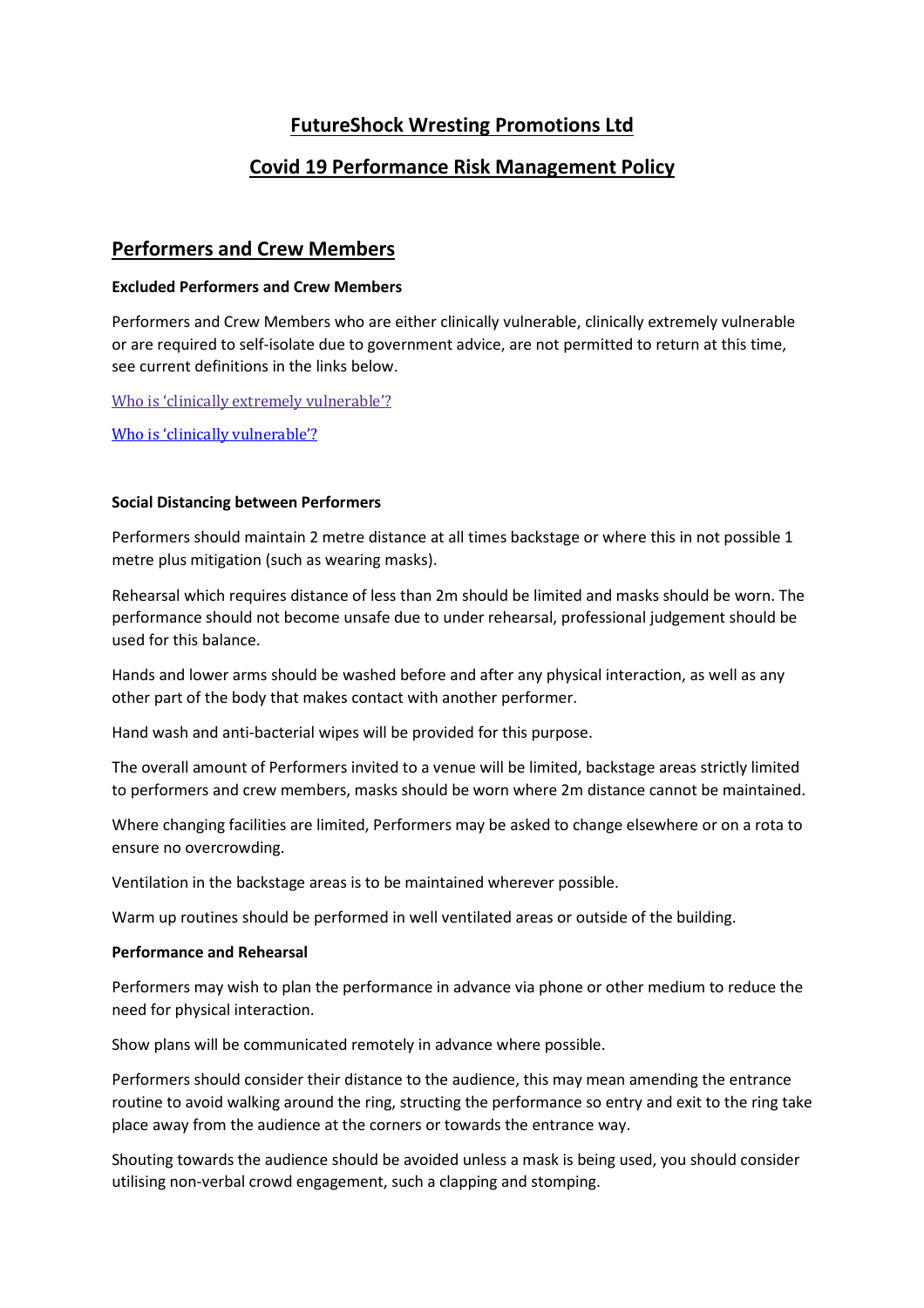Managers, referees, valets, seconding wrestlers should wear masks during the performance.

Wrestlers are not required to wear masks during the performance.

Commentary will take place in post-production for the foreseeable future to reduce the amount of people in the venue.

Ring ropes and turnbuckles to be wiped down and mat sprayed between each match.

Hair and make up to be maintained individually

#### **Social Distancing between Crew Members**

Crew should maintain 2 metre distance at all times backstage and front of house or where this in not possible 1 metre plus mitigation (such as wearing masks).

Masks should be worn all times front of house when the audience is present.

Hand washing should be increased in frequency throughout the day.

## **Getting to and Moving around the Venue**

You should consider your route to the venue, walk and cycle if you can. Where this is not possible, use public transport or drive. If using public transport or car sharing is necessary, wear a face covering.

Ensure social distancing is maintained on arrival to the venue. You will be required to sign in and take a successful temperature test prior to entry. Unsuccessful temperature test will result in refusal of entry.

Wash your hands on entering the building.

Do not shake hands with colleagues.

Reduce you movements and non-essential trips around the venue, be mindful of your colleagues and maintain 2m social distance.

Masks should be worn when moving around the building.

You should not sit on any seat in the main auditorium for use by the audience to reduce any cross contamination.

#### **Pre-Show Meeting**

The pre-show meeting will take place in the main auditorium, you should stand social distanced, wearing a mask while this takes place, please do not use the audience seating to reduce cross contamination.

#### **Performance Accidents**

.

Masks should be worn by all first aiders and other staff dealing with performance accidents, incident and emergency procedures will include social distancing where possible.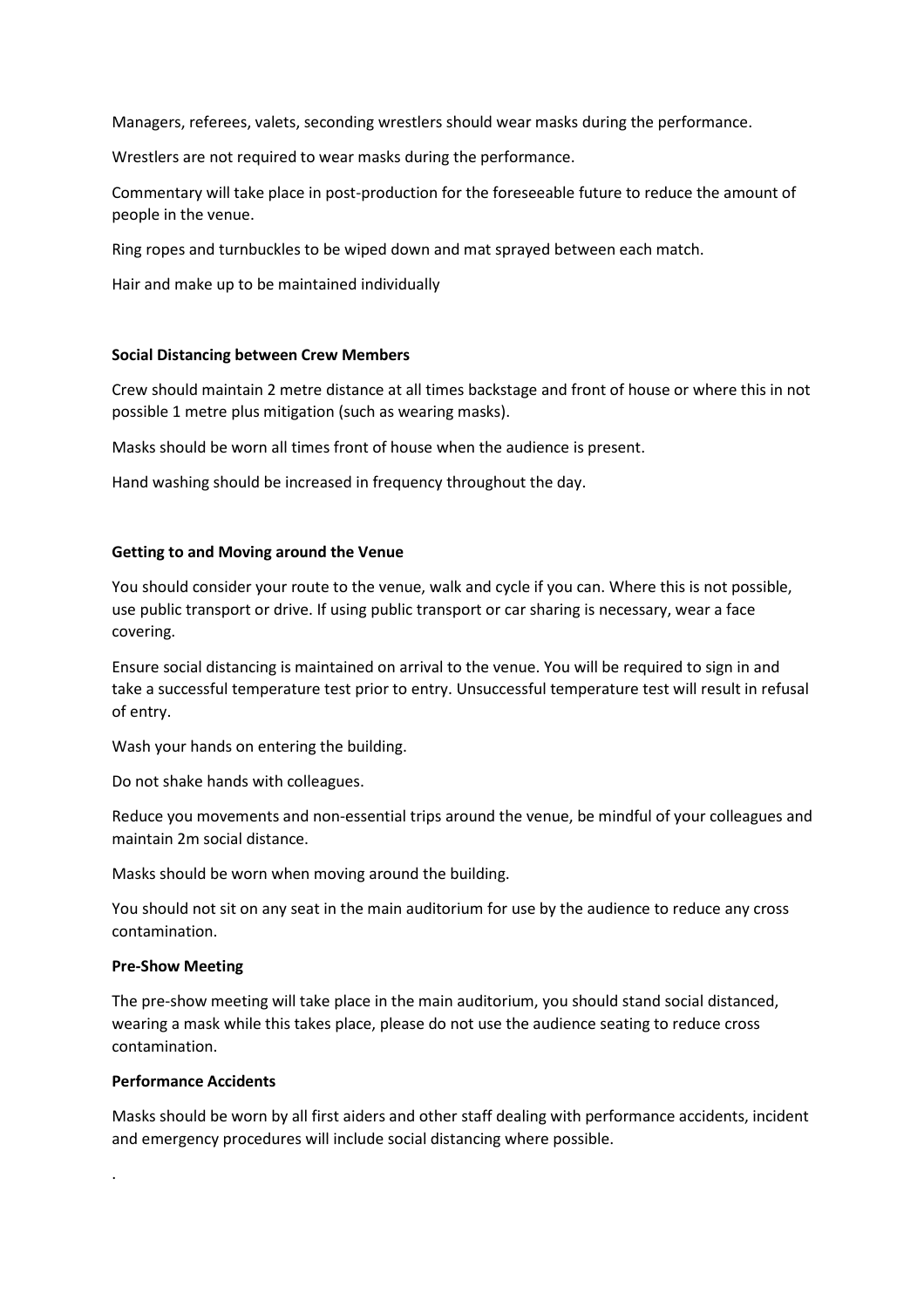### **Staging and Venue Set up**

Masks and gloves must be worn during set up and pack down of the auditorium and supporting areas.

Crew should maintain 2 metre distance at or 1 metre plus mitigation (such as wearing masks). Where this in not possible interactions not meeting social distance restrictions should be kept as brief as possible.

Sound desk and Video editing desk should be positioned away from the audience.

Merchandise stand and ticket desk will be set up to ensure social distancing. Hand sanitiser will be place behind the desks for regular use.

Time allocated for set up time will be extended.

Hand washing should be increased in frequency.

#### **Backstage Access**

Only essential workers allowed backstage and on-stage.

Masked should be removed at Gorilla position if not to be worn on-stage, hand sanitiser will be available here also.

No visitors permitting backstage or at stage door.

Front of house and back of house zones will be allocated with people operating exclusively within each zone, where possible.

## **Audience**

#### **Audience Management**

Tickets booked as a group, should be from the same household or support bubble, this will be communicated at point of purchase.

Members of the public who are either clinically extremely vulnerable or are required to self-isolate due to government advice, are not permitted to attend our events at this time, this will be communicated at point of purchase.

Clinically vulnerable members of the public should consider their own risk factors and government advice before booking tickets.

Each group will be seated social distanced 1 metre plus mitigation such as side by side seating. Venue capacity will be dictated by this.

Audience members will be asked to wear masks throughout the performance.

Audience members will be asked to wear masks on entry to the venue, when moving around the venue from their allocated seating.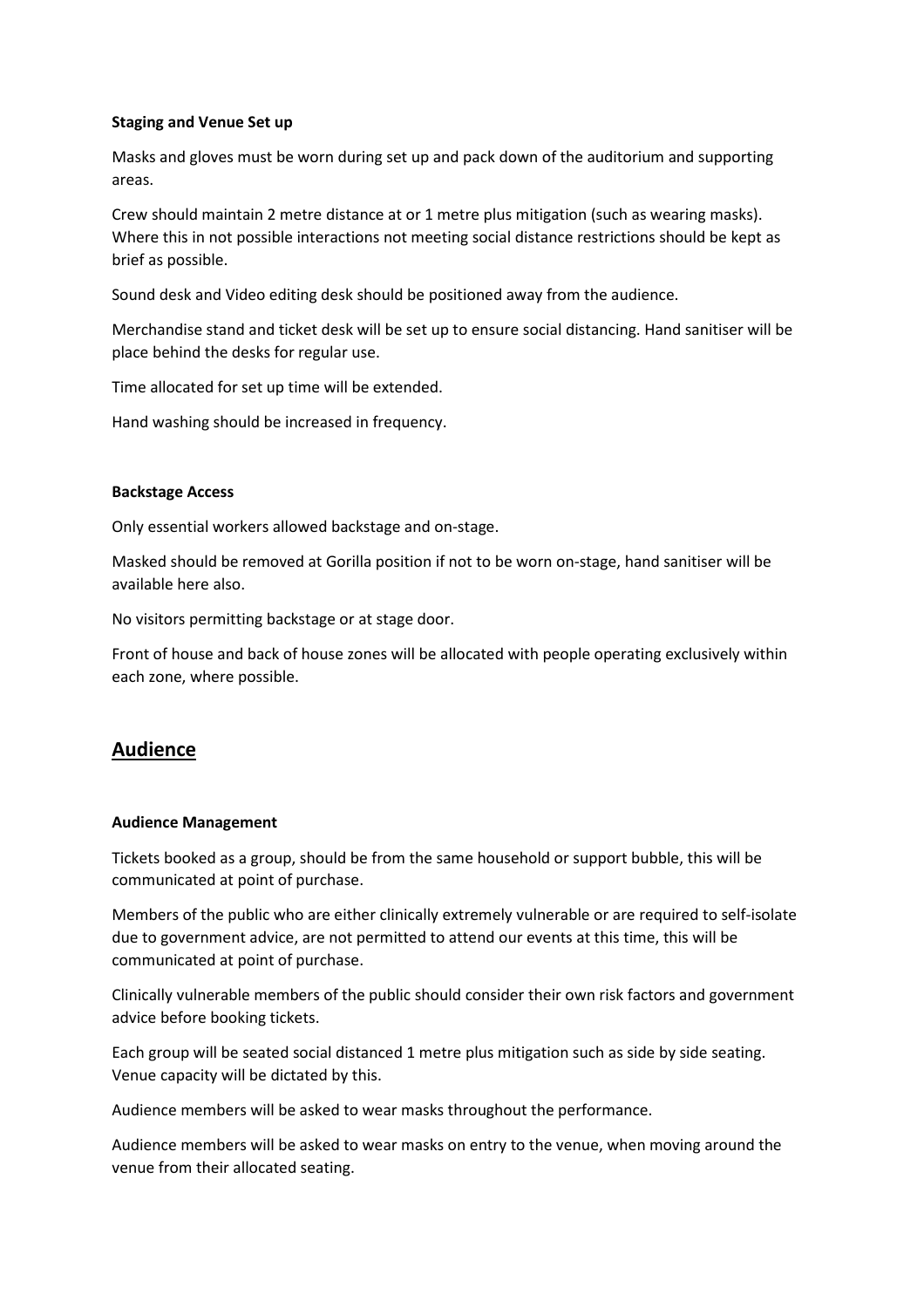Exemptions will be made for children under 10 or those with conditions making it difficult to wear masks.

Masks may be removed for eating and drinking.

Reactions will be encouraged via physical means such as clapping and stomping, chanting and shouting should be avoided unless wearing a mask.

One way system to be in place to manage access to seating and maintain social distancing.

Queues will have clear markings to encourage social distancing

It is expected that guests will take responsibility for their own and others' welfare and abide by social distancing in the auditorium. Staff will be deployed to ensure that these measures are being observed. This may include increased checks and supervision, in particular before and at the end of each performance.

Reminding guests who are accompanied by children that they are responsible for supervising them at all times and should follow social distancing guidelines.

## **Ticketing**

Guests will be asked to purchase tickets in advance online, if the show does not sell out, walk ups will be asked to use contactless payment.

All seating will be allocated.

Physical Tickets will not be given.

Frequent cleaning of any payment points or ticketing equipment that are touched regularly.

Ticket and Merchandise desks will be set up to ensure social distance of 2 meters or 1m metre plus mitigation (ideally masks).

Contactless payment will be encouraged.

Drinks management will be discussed with the venue who will have their own policy on this which should be communicated and adhered to.

Toilet facility management will be discussed with the venue who will have their own policy on this which should be communicated and adhered to.

#### **Guests Entering and Exiting Venue**

Queues will have clear markings to encourage social distancing, masks will be encouraged in the queue.

Allowing sufficient time for guest to enter the building.

Guests will be asked to exit the building one row at a time while maintaining social distancing.

One way systems will be used to help the flow.

Masks will be recommended during the exit process.

Hand sanitiser will be provided for guests.